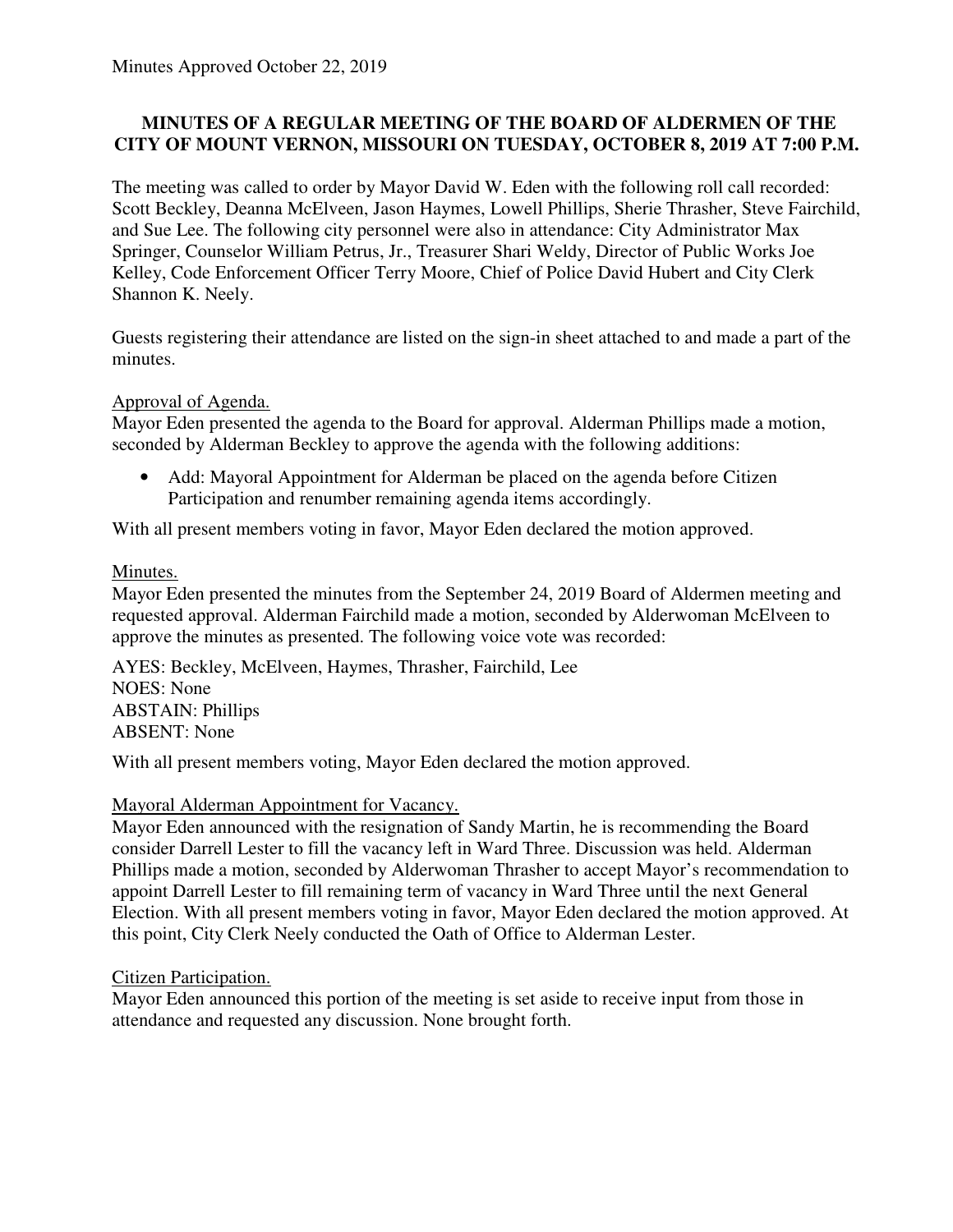## Department Reports.

Springer held discussion on the following items:

- Sales Tax. Springer reported the regular sales tax report has not been received, but the city has received additional interest payment for 2019. Discussion was held.
- Change Order#1 Gibbs Park Storm Water. Springer presented Change Order #1 for Gibbs Park Storm Water Project and noted the change order included all changes/additions made throughout the project for a total cost of \$37,800.99. Springer also requested the Board consider for approval the Change Order for South Street Culvert Project for a cost of \$1,214.75. Discussion was held. Mayor Eden noted it was a consensus of the Board to move approval of the change order to be included with bills over \$5,000 for Board approval.
- Gibbs Park Contaminated Soil. Springer reported the original number of loads of contaminated soil to be removed was originally thought to be approximately two hundredfifty (250) tons, but there was more dirt than estimated with approximately four hundredfifteen (415) tons currently removed for a cost of \$14,000.00. Discussion was held. Alderwoman Lee made a motion, seconded by Alderwoman Thrasher to amend original motion to include spending up to \$14,000.00 for removal of contaminated soil. With all members of the Board voting in favor, Mayor Eden declared the motion approved.
- Dirt for Gibbs Park. Springer requested approval for forty-seven (47) loads of fill dirt, fortyfour (44) loads of black dirt and hydro-seeding/mulching for a total cost of \$20,125.00. Discussion was held. Alderwoman McElveen made a motion, seconded by Alderman Phillips to grant request as presented. With all present members voting in favor, Mayor Eden declared the motion approved.
- Telephone Outage. Springer reported the telephone outage on October 3, 2019 was caused by an employee with K & B Construction at Gibbs Park by hooking a phone cable while moving a large piece of construction equipment. Springer reported the damage will be covered by K & B Construction Company.
- Presentation of Bid Tab for Six Acres North. Springer reported bids were due by Friday, October 4, 2019 and presented the sealed bid packet to City Clerk Neely to open bids. Neely reported the only bid received was from Kelsie Rutledge, who submitted a bid for \$4,600.00 per acre. Discussion was held. Alderman Phillips made a motion, seconded by Alderman Beckley to accept bid of \$4,600.00 per acre for six acres north to Kelsie Rutledge. With all present members voting in favor, Mayor Eden declared the motion approved.
- Additional Items of Discussion. Springer announced Governor Parson is expected to be in attendance to the Apple Butter Making Days on Saturday, October 12, 2019.

# Treasurer.

Weldy held discussion on the following items:

- Bills. Weldy presented the bill paid report and requested any discussion. None brought forth.
- Bills Over \$5,000. Weldy presented the bills over \$5,000 and requested approval from the Board. Alderwoman Lee made a motion, seconded by Alderman Fairchild to approve payment of bills over \$5,000.00 and to include additional costs for Woody's Express Trucking, LLC for hauling contaminated dirt and K & B for change order #1. With all members voting in favor, Mayor Eden declared the motion approved.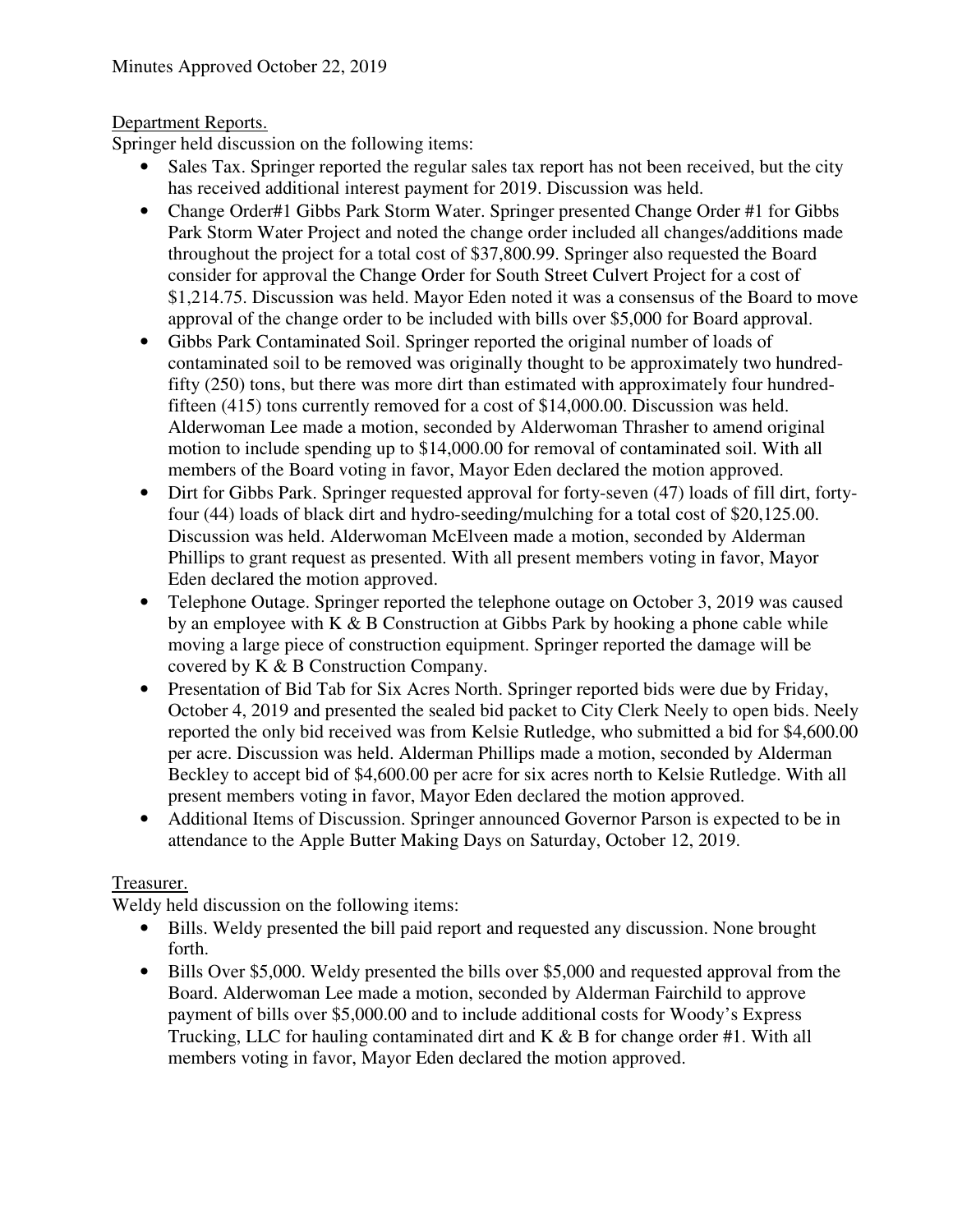# Public Works.

Kelley held discussion on the following items:

- Wastewater Collections Cleaning CCTV (video) Inspection. Kelley presented a proposal from Ace Pipe Cleaning to clean and camera approximately 8,629 feet of sewer line. Kelley discussed the locations for the project, which include an area near the wastewater treatment facility which we have had complaints about and a second area is a line from Interstate Highway 44 to the Mount Vernon Boulevard. Kelley noted the proposal from Ace Pipe Cleaning is based on the 2018-2019 bid pricing from the City of Joplin which contained a cooperative purchasing option, allowing the city to use best bids received. Discussion was held. Alderwoman Lee made a motion, seconded by Alderwoman McElveen to approve project as presented for costs not to exceed \$20,000.00. With all present members in favor, Mayor Eden declared the motion approved.
- Additional Items of Discussion. Kelley reported five (5) commercial roll-off dumpsters and two (2) metal dumpsters were filled during the city wide cleanup event. Discussion was held.

#### Code Enforcement.

Moore held discussion on the following items:

- September Statistical Report. Moore presented the September statistical report and requested any discussion. None brought forth.
- Planning and Zoning Commission Report.
	- o Moore reported a public hearing has been scheduled for Tuesday, November 5, 2019 to review sidewalk design requirements for subdivision design standards.
	- o Moore reported a non-compliance hearing was held on Tuesday, October 8, 2019 at 10:00 a.m. to allow F & G Enterprise to comment on reasons clean-up for 1025 S. Market Street has not been completed. Moore noted F & G Enterprise did not attend the non-compliance hearing, which will result in the Building Commissioner sending notification in which they have thirty (30) days to complete the work, per city code, Chapter Five, Dangerous Buildings. Moore noted if work is not completed in the thirty days, the city will take over clean-up and will issue a special tax bill for lien on said property. Discussion was held.

# Police.

Hubert held discussion on the following items:

- Taser Certification. Hubert reported Officer David Young and Officer Ed Evat are now certified Taser instructors and will now certify other city officers.
- Range qualifications. Hubert reported all officers will be participating in handgun and rifle qualifications on November 2, 2019.

# Old Business.

Mayor Eden requested any old business to be brought to the floor for discussion.

- Alderwoman Thrasher reported she received several complaints from her constituents that WCA will be charging a thirty (\$30) dollar fee to pick up customers poly-carts. Thrasher noted her constituents have asked if the city will pay these fees. Springer noted customers should try to provide a thirty (30) day notice to their providers to end their contracts.
- Mayor Eden requested information on the burn-out on Patterson Street. Petrus noted the grass has been mowed but no additional work. Discussion was held.